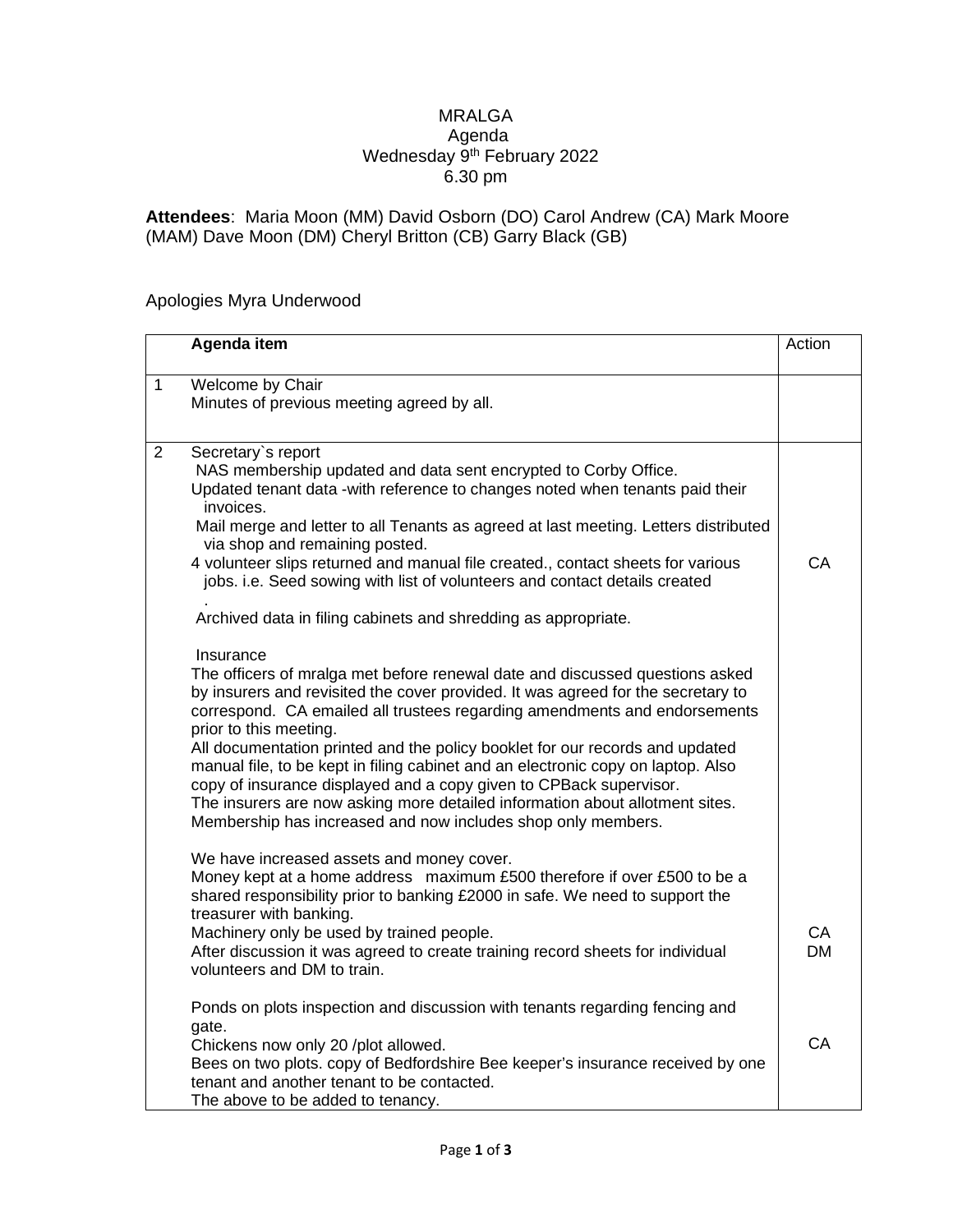| Trees we need to inspect communal areas quarterly and keep a log book<br>Assess which trees should be removed and action.                                                                                                                                                                                                                                                                            | CA,<br>DM.DO                 |
|------------------------------------------------------------------------------------------------------------------------------------------------------------------------------------------------------------------------------------------------------------------------------------------------------------------------------------------------------------------------------------------------------|------------------------------|
| Also updated database with new members.                                                                                                                                                                                                                                                                                                                                                              |                              |
| Prepared plot letters for plot inspectors.<br>Testing fire alarms most weeks.<br>Internal check of accounts for October, November and December and now<br>January.<br>CA concerned about trustee workloads and asked that we look at procedures to<br>share work load and responsibilities, this should also encourage future trustees<br>to come forward and make roles more manageable and shared. |                              |
| Treasurer's and catering report<br>3<br>MU away on holiday. MU has emailed January accounts to all trustees.                                                                                                                                                                                                                                                                                         |                              |
| $\overline{4}$<br><b>Plots</b><br>"2 available and another 3 in March. 3 people on the waiting list.<br>Plot inspections carried out by DO and MM. 16 letters posted and 4 plots of<br>concern.                                                                                                                                                                                                      | DO/MM                        |
| 5<br>Shop<br>Well stocked<br>Potato weighing up went well. Contact Growells regarding potato's yet to be<br>delivered.<br>MM discussed the storage of stock and making more manageable with regard to<br>moving and handling. GB to meet with MM and discuss. End room to be used for<br>all deliveries apart from Heygates. All agreed                                                              | MМ<br><b>DM</b><br><b>GB</b> |
| 6<br>Maintenance<br>Date for volunteers support with track repairs. Currently we are unable to higher<br>machinery.<br>DM proposed that we ask Mr Thompson to cut the perimeter hedge. All agreed<br>New shop doors ordered and installation hopefully 2 weeks on Friday.<br>DM presented a plan for a covered work area to the rear of the huts. Quote £360                                         | <b>DM</b><br>MM/CA           |
| and DM plus others to build. All agreed and materials to be purchased                                                                                                                                                                                                                                                                                                                                |                              |
| Health & safety<br>$\overline{7}$<br>GB has looked at existing files and paperwork is very thorough; however, GB is<br>creating review forms for updates and yearly checks. GB suggested reviewing<br>areas different months to spread the work involved.                                                                                                                                            | GВ                           |
| Use of manufacturer's instructions to be followed when mixing pesticides and<br>using the back pack sprayer.<br>We discussed a moving and handling course. I Hr session to be offered to                                                                                                                                                                                                             | <b>ALL</b>                   |
| volunteers, date to be arranged after discussion with volunteers.<br>GB to work with events committee as appropriate.                                                                                                                                                                                                                                                                                | All                          |
| CB to check first aid boxes and purchase any additional resources.                                                                                                                                                                                                                                                                                                                                   | <b>CB</b>                    |
|                                                                                                                                                                                                                                                                                                                                                                                                      |                              |
|                                                                                                                                                                                                                                                                                                                                                                                                      |                              |